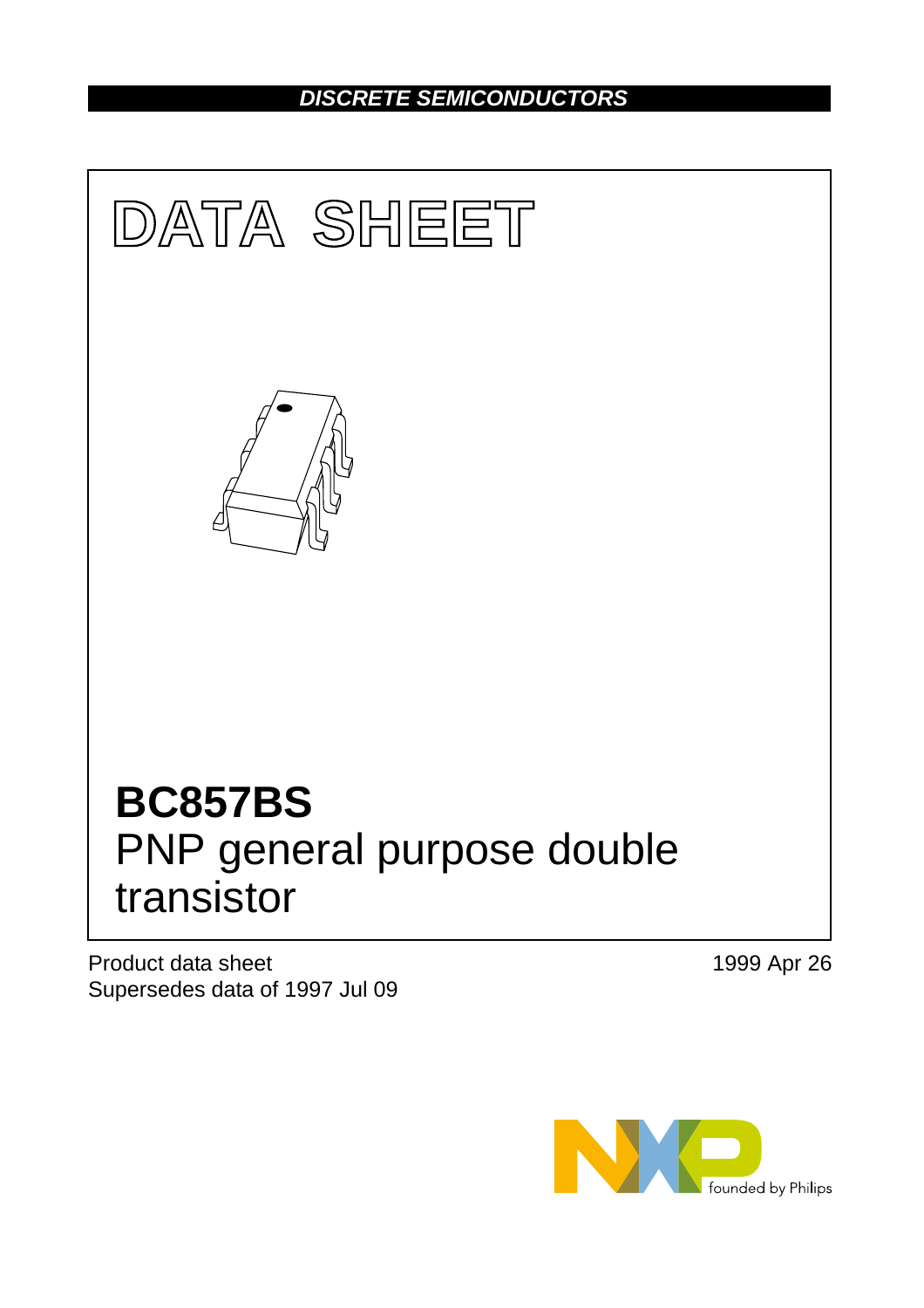# **PNP general purpose double transistor BC857BS**

## **FEATURES**

- Low collector capacitance
- Low collector-emitter saturation voltage
- Closely matched current gain
- Reduces number of components and boardspace
- No mutual interference between the transistors.

### **APPLICATIONS**

• General purpose switching and amplification.

## **DESCRIPTION**

PNP double transistor in an SC-88; SOT363 plastic package. NPN complement: BC847BS.

## **MARKING**

| <b>TYPE NUMBER</b> | <b>MARKING CODE</b> |  |  |
|--------------------|---------------------|--|--|
| IBC857BS           | 2 F I               |  |  |

# **PINNING**

| <b>PIN</b> | <b>DESCRIPTION</b> |                    |
|------------|--------------------|--------------------|
| 1.4        | emitter            | TR1; TR2           |
| 2, 5       | base               | TR1; TR2           |
| 6, 3       |                    | collector TR1; TR2 |





Fig.1 Simplified outline (SC-88; SOT363) and symbol.

### **LIMITING VALUES**

In accordance with the Absolute Maximum Rating System (IEC 134).

| <b>SYMBOL</b>              | <b>PARAMETER</b>              | <b>CONDITIONS</b>         | MIN.  | MAX.   | <b>UNIT</b>     |
|----------------------------|-------------------------------|---------------------------|-------|--------|-----------------|
|                            | Per transistor                |                           |       |        |                 |
| V <sub>CBO</sub>           | collector-base voltage        | open emitter              | —     | $-50$  | V               |
| <b>V<sub>CEO</sub></b>     | collector-emitter voltage     | open base                 | -     | $-45$  | V               |
| <b>VEBO</b>                | emitter-base voltage          | open collector            |       | $-5$   | $\vee$          |
| $I_{\rm C}$                | collector current (DC)        |                           |       | $-100$ | mA              |
| $I_{CM}$                   | peak collector current        |                           |       | $-200$ | mA              |
| <b>I</b> <sub>BM</sub>     | peak base current             |                           |       | $-200$ | mA              |
| $P_{\text{tot}}$           | total power dissipation       | $T_{amb} \leq 25 °C$      |       | 200    | mW              |
| ${\mathsf T}_{\text{stg}}$ | storage temperature           |                           | $-65$ | $+150$ | $^{\circ}C$     |
| T <sub>j</sub>             | junction temperature          |                           | -     | 150    | $\rm ^{\circ}C$ |
| $T_{\mathsf{amb}}$         | operating ambient temperature |                           | $-65$ | $+150$ | $\rm ^{\circ}C$ |
| Per device                 |                               |                           |       |        |                 |
| $P_{\text{tot}}$           | total power dissipation       | Tamb $\leq$ 25 °C; note 1 | -     | 300    | mW              |

#### **Note**

<span id="page-1-0"></span>1. Device mounted on an FR4 printed-circuit board.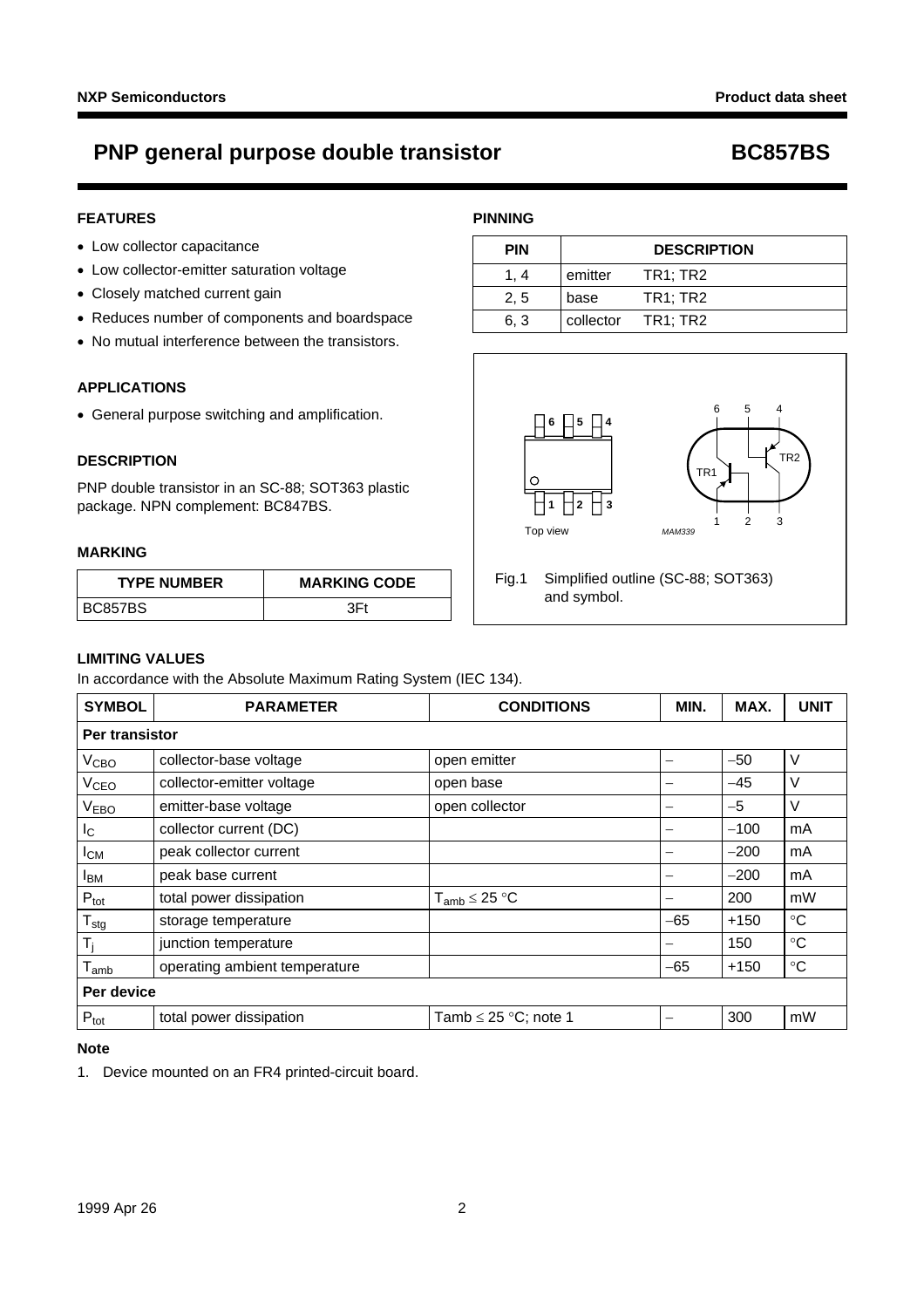# PNP general purpose double transistor example that the BC857BS

# **THERMAL CHARACTERISTICS**

| <b>SYMBOL</b> | <b>PARAMETER</b>                            | <b>CONDITIONS</b> | <b>VALUE</b> | UNIT |  |
|---------------|---------------------------------------------|-------------------|--------------|------|--|
| l Per device  |                                             |                   |              |      |  |
| $R_{th}$ j-a  | thermal resistance from junction to ambient | note 1            | 416          | K/W  |  |

# **Note**

<span id="page-2-0"></span>1. Device mounted on an FR4 printed-circuit board.

# **CHARACTERISTICS**

 $T_{amb}$  = 25 °C unless otherwise specified.

| <b>SYMBOL</b>      | <b>PARAMETER</b>                | <b>CONDITIONS</b>                               | MIN.                     | TYP.                     | MAX.              | <b>UNIT</b> |
|--------------------|---------------------------------|-------------------------------------------------|--------------------------|--------------------------|-------------------|-------------|
|                    | Per transistor                  |                                                 |                          |                          |                   |             |
| <b>I</b> CBO       | collector cut-off current       | $I_{\rm E} = 0$ ; V <sub>CB</sub> = -30 V       |                          | $\overline{\phantom{m}}$ | $-15$             | nA          |
|                    |                                 | $I_E = 0$ ; $V_{CB} = -30$ V; $T_i = 150$ °C    |                          |                          | $-5$              | μA          |
| <b>LEBO</b>        | emitter cut-off current         | $I_C = 0$ ; $V_{FB} = -5$ V                     |                          | $\overline{\phantom{m}}$ | $-100$            | nA          |
| $h_{FE}$           | DC current gain                 | $I_C = -2$ mA; $V_{CE} = -5$ V                  | 200                      |                          | 450               |             |
| V <sub>CEsat</sub> | collector-emitter saturation    | $I_C = -10$ mA; $I_B = -0.5$ mA                 |                          | $\overline{\phantom{m}}$ | $-100$            | mV          |
|                    | voltage                         | $I_C = -100$ mA; $I_B = -5$ mA; note 1          |                          |                          | $-400$            | mV          |
| V <sub>BEsat</sub> | base-emitter saturation voltage | $I_C = -10$ mA; $I_B = -0.5$ mA                 |                          | $-755$                   | $\qquad \qquad -$ | mV          |
| $V_{BE}$           | base-emitter voltage            | $I_C = 2$ mA; $V_{CE} = -5$ V                   | $-600$                   | $-655$                   | $-750$            | mV          |
| $C_c$              | collector capacitance           | $I_E = I_e = 0$ ; $V_{CB} = -10$ V; f = 1 MHz   | $\overline{\phantom{m}}$ | $\overline{\phantom{m}}$ | 2.2               | рF          |
| $C_{e}$            | emitter capacitance             | $I_C = I_C = 0$ ; $V_{FB} = -500$ mV; f = 1 MHz | $\overline{\phantom{0}}$ | 10                       |                   | рF          |
| $f_T$              | transition frequency            | $I_C = -10$ mA; $V_{CF} = -5$ V; f = 100 MHz    | 100                      |                          |                   | <b>MHz</b>  |

#### **Note**

<span id="page-2-1"></span>1. Pulse test:  $t_p \le 300 \text{ }\mu\text{s}; \delta \le 0.02$ .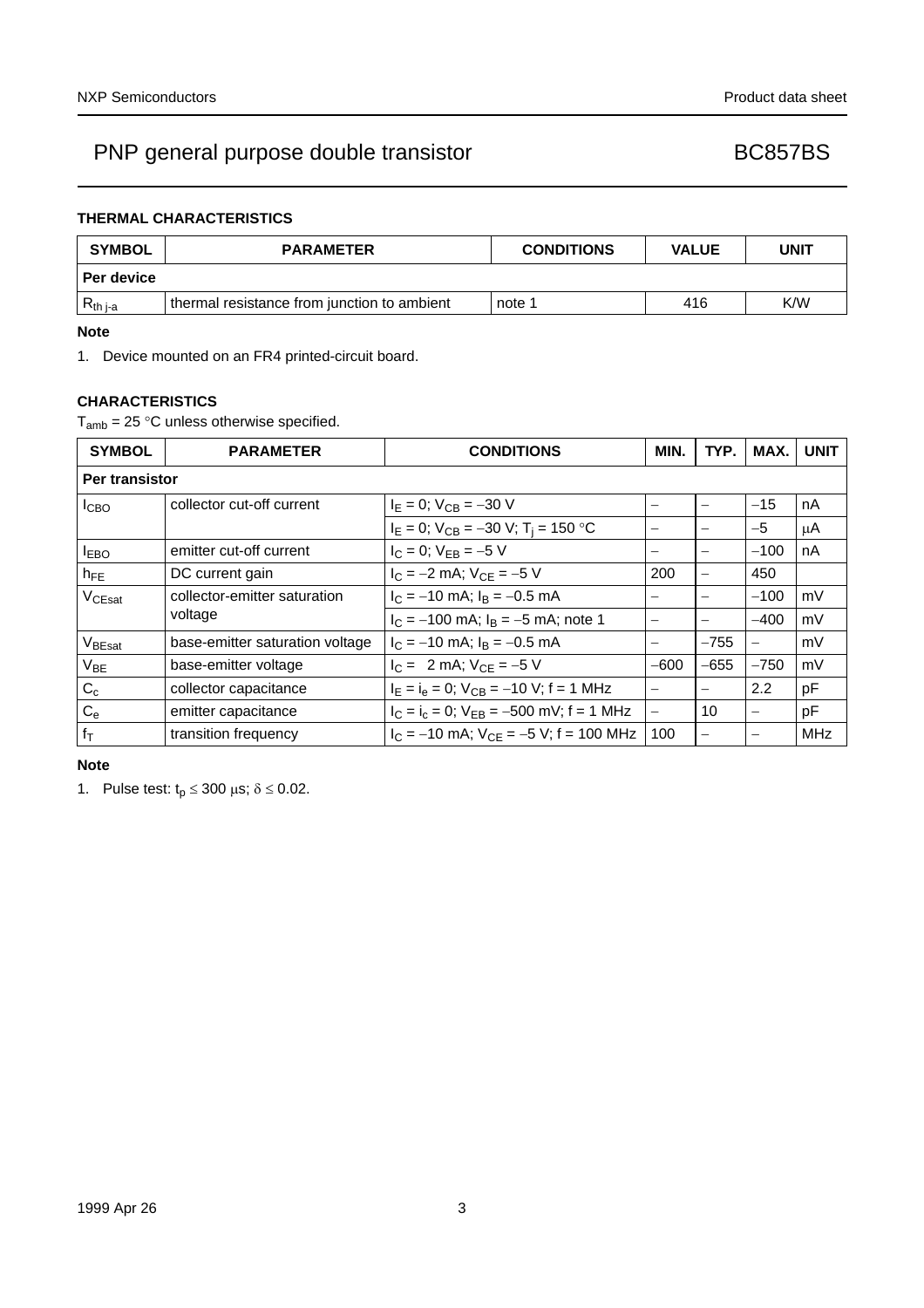# PNP general purpose double transistor example that the BC857BS

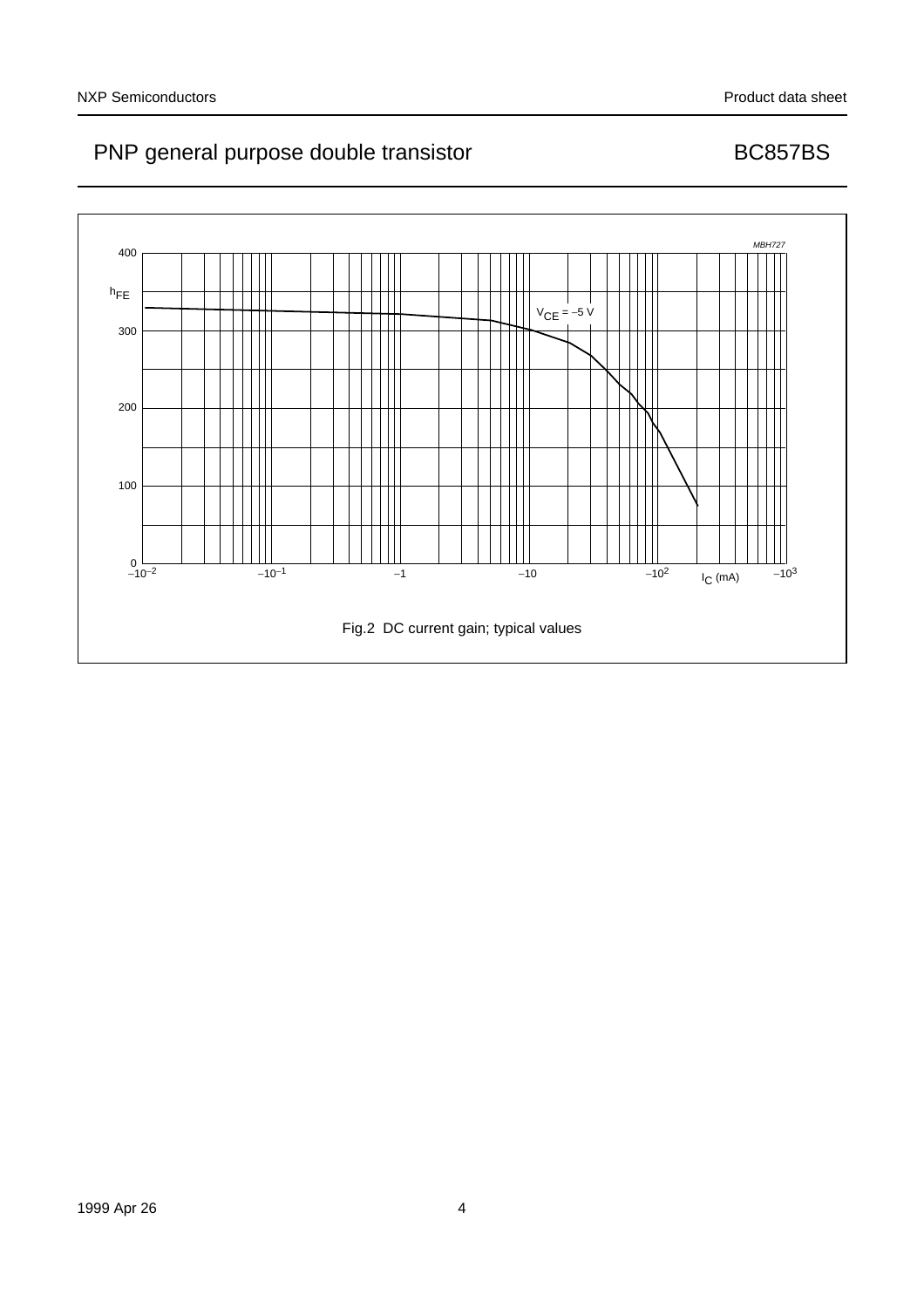# PNP general purpose double transistor example that the BC857BS

# **PACKAGE OUTLINE**

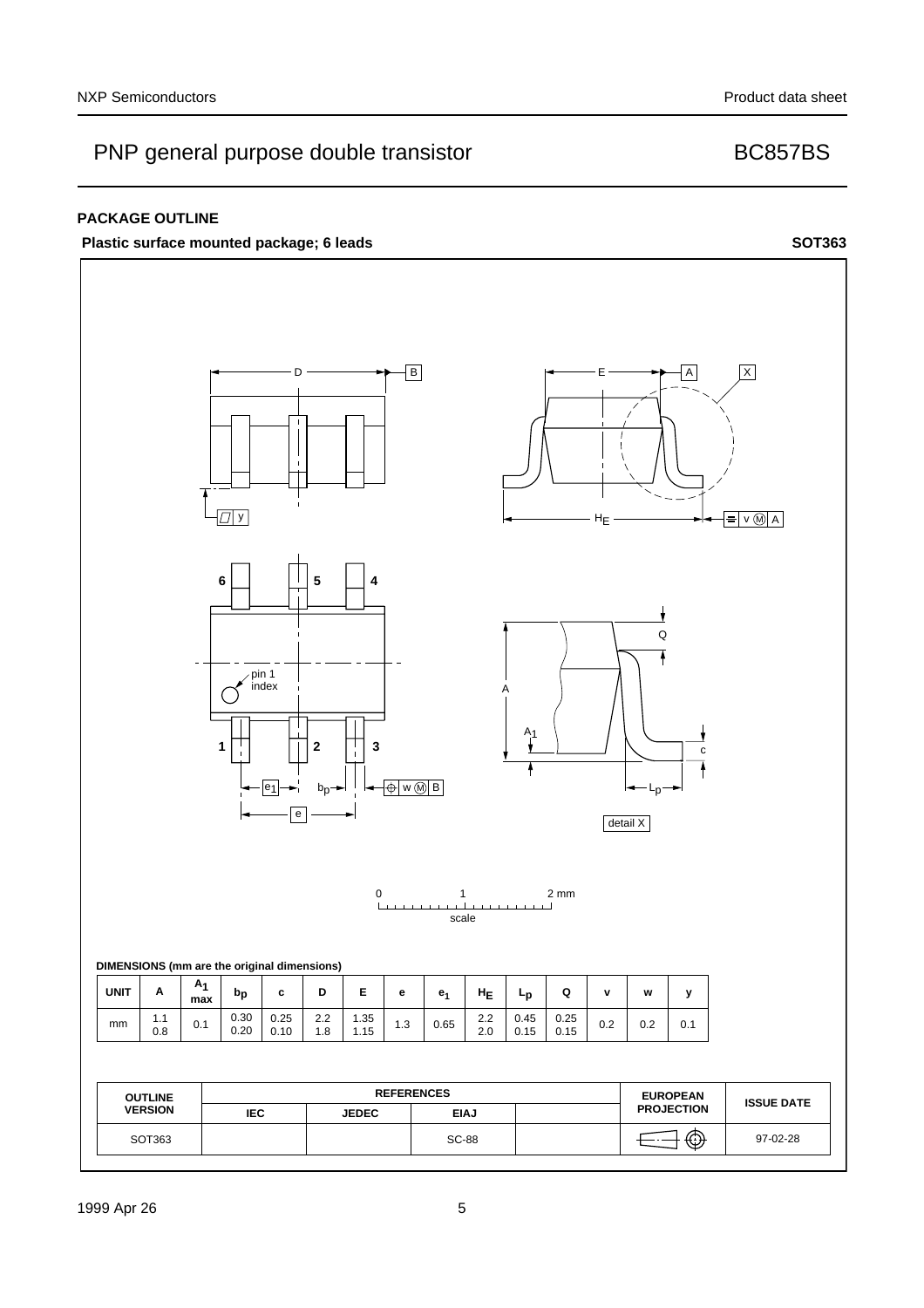# **PNP general purpose double transistor BC857BS**

## **DATA SHEET STATUS**

| <b>DOCUMENT</b><br><b>STATUS(1)</b> | <b>PRODUCT</b><br><b>STATUS(2)</b> | <b>DEFINITION</b>                                                                        |
|-------------------------------------|------------------------------------|------------------------------------------------------------------------------------------|
| Objective data sheet                | Development                        | This document contains data from the objective specification for product<br>development. |
| Preliminary data sheet              | Qualification                      | This document contains data from the preliminary specification.                          |
| Product data sheet                  | Production                         | This document contains the product specification.                                        |

### **Notes**

- <span id="page-5-0"></span>1. Please consult the most recently issued document before initiating or completing a design.
- <span id="page-5-1"></span>2. The product status of device(s) described in this document may have changed since this document was published and may differ in case of multiple devices. The latest product status information is available on the Internet at URL http://www.nxp.com.

# **DISCLAIMERS**

**General** – Information in this document is believed to be accurate and reliable. However, NXP Semiconductors does not give any representations or warranties, expressed or implied, as to the accuracy or completeness of such information and shall have no liability for the consequences of use of such information.

**Right to make changes** - NXP Semiconductors reserves the right to make changes to information published in this document, including without limitation specifications and product descriptions, at any time and without notice. This document supersedes and replaces all information supplied prior to the publication hereof.

**Suitability for use**  $-MXP$  Semiconductors products are not designed, authorized or warranted to be suitable for use in medical, military, aircraft, space or life support equipment, nor in applications where failure or malfunction of an NXP Semiconductors product can reasonably be expected to result in personal injury, death or severe property or environmental damage. NXP Semiconductors accepts no liability for inclusion and/or use of NXP Semiconductors products in such equipment or applications and therefore such inclusion and/or use is at the customer's own risk.

**Applications** ⎯ Applications that are described herein for any of these products are for illustrative purposes only. NXP Semiconductors makes no representation or warranty that such applications will be suitable for the specified use without further testing or modification.

**Limiting values** – Stress above one or more limiting values (as defined in the Absolute Maximum Ratings System of IEC 60134) may cause permanent damage to the device. Limiting values are stress ratings only and operation of the device at these or any other conditions

above those given in the Characteristics sections of this document is not implied. Exposure to limiting values for extended periods may affect device reliability.

**Terms and conditions of sale** - NXP Semiconductors products are sold subject to the general terms and conditions of commercial sale, as published at http://www.nxp.com/profile/terms, including those pertaining to warranty, intellectual property rights infringement and limitation of liability, unless explicitly [otherwise agreed to in writing by NXP Semiconductors. In](http://www.nxp.com/profile/terms)  case of any inconsistency or conflict between information in this document and such terms and conditions, the latter will prevail.

**No offer to sell or license** – Nothing in this document may be interpreted or construed as an offer to sell products that is open for acceptance or the grant, conveyance or implication of any license under any copyrights, patents or other industrial or intellectual property rights.

**Export control** — This document as well as the item(s) described herein may be subject to export control regulations. Export might require a prior authorization from national authorities.

**Quick reference data** – The Quick reference data is an extract of the product data given in the Limiting values and Characteristics sections of this document, and as such is not complete, exhaustive or legally binding.